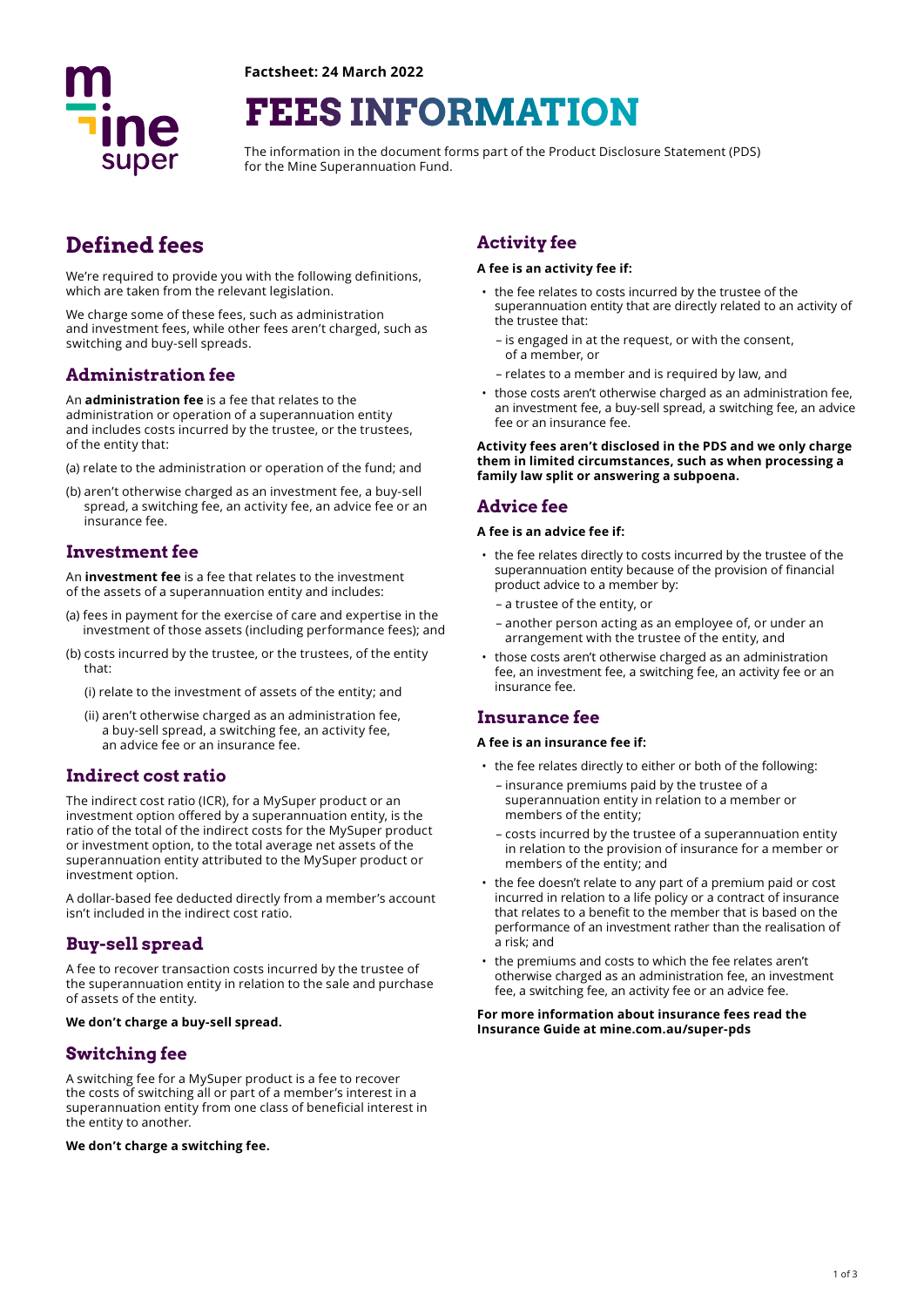# **Lifecycle Investment Strategy fees**

If you're invested in the Lifecycle Investment Strategy, you'll be invested in a mix of the High Growth and Conservative Balanced investment options based on your age, and your fees are weighted across these investment options according to this mix. The table below outlines the investment fee and indirect cost ratio applicable to your age.

| Type of fee or cost          | <b>Investment option name</b>                    | Amount (p.a.) | How and when paid                                                                                                                                                                                         |
|------------------------------|--------------------------------------------------|---------------|-----------------------------------------------------------------------------------------------------------------------------------------------------------------------------------------------------------|
| Investment fee               | Lifecycle Investment Strategy - Age 50 and under | 0.37%         | We generally calculate<br>and deduct this fee daily<br>when unit prices are<br>determined.                                                                                                                |
|                              | Lifecycle Investment Strategy - Age 51           | 0.36%         |                                                                                                                                                                                                           |
|                              | Lifecycle Investment Strategy - Age 52           | 0.36%         |                                                                                                                                                                                                           |
|                              | Lifecycle Investment Strategy - Age 53           | 0.35%         |                                                                                                                                                                                                           |
|                              | Lifecycle Investment Strategy - Age 54           | 0.34%         |                                                                                                                                                                                                           |
|                              | Lifecycle Investment Strategy - Age 55           | 0.34%         |                                                                                                                                                                                                           |
|                              | Lifecycle Investment Strategy - Age 56           | 0.33%         |                                                                                                                                                                                                           |
|                              | Lifecycle Investment Strategy - Age 57           | 0.32%         |                                                                                                                                                                                                           |
|                              | Lifecycle Investment Strategy - Age 58           | 0.32%         |                                                                                                                                                                                                           |
|                              | Lifecycle Investment Strategy - Age 59           | 0.31%         |                                                                                                                                                                                                           |
|                              | Lifecycle Investment Strategy - Age 60           | 0.30%         |                                                                                                                                                                                                           |
|                              | Lifecycle Investment Strategy - Age 61           | 0.30%         |                                                                                                                                                                                                           |
|                              | Lifecycle Investment Strategy - Age 62           | 0.29%         |                                                                                                                                                                                                           |
|                              | Lifecycle Investment Strategy - Age 63           | 0.28%         |                                                                                                                                                                                                           |
|                              | Lifecycle Investment Strategy - Age 64           | 0.28%         |                                                                                                                                                                                                           |
|                              | Lifecycle Investment Strategy - Age 65 and over  | 0.27%         |                                                                                                                                                                                                           |
| Indirect cost ratio<br>(ICR) | Lifecycle Investment Strategy - Age 50 and under | 0.21%         | This is an estimate of<br>the annual indirect cost<br>ratio for each investment<br>option. The actual costs<br>are deducted from the<br>return paid to the Fund<br>when each unit price is<br>determined. |
|                              | Lifecycle Investment Strategy - Age 51           | 0.22%         |                                                                                                                                                                                                           |
|                              | Lifecycle Investment Strategy - Age 52           | 0.23%         |                                                                                                                                                                                                           |
|                              | Lifecycle Investment Strategy - Age 53           | 0.25%         |                                                                                                                                                                                                           |
|                              | Lifecycle Investment Strategy - Age 54           | 0.26%         |                                                                                                                                                                                                           |
|                              | Lifecycle Investment Strategy - Age 55           | 0.27%         |                                                                                                                                                                                                           |
|                              | Lifecycle Investment Strategy - Age 56           | 0.29%         |                                                                                                                                                                                                           |
|                              | Lifecycle Investment Strategy - Age 57           | 0.30%         |                                                                                                                                                                                                           |
|                              | Lifecycle Investment Strategy - Age 58           | 0.31%         |                                                                                                                                                                                                           |
|                              | Lifecycle Investment Strategy - Age 59           | 0.32%         |                                                                                                                                                                                                           |
|                              | Lifecycle Investment Strategy - Age 60           | 0.34%         |                                                                                                                                                                                                           |
|                              | Lifecycle Investment Strategy - Age 61           | 0.35%         |                                                                                                                                                                                                           |
|                              | Lifecycle Investment Strategy - Age 62           | 0.36%         |                                                                                                                                                                                                           |
|                              | Lifecycle Investment Strategy - Age 63           | 0.38%         |                                                                                                                                                                                                           |
|                              | Lifecycle Investment Strategy - Age 64           | 0.39%         |                                                                                                                                                                                                           |
|                              | Lifecycle Investment Strategy - Age 65 and over  | 0.40%         |                                                                                                                                                                                                           |